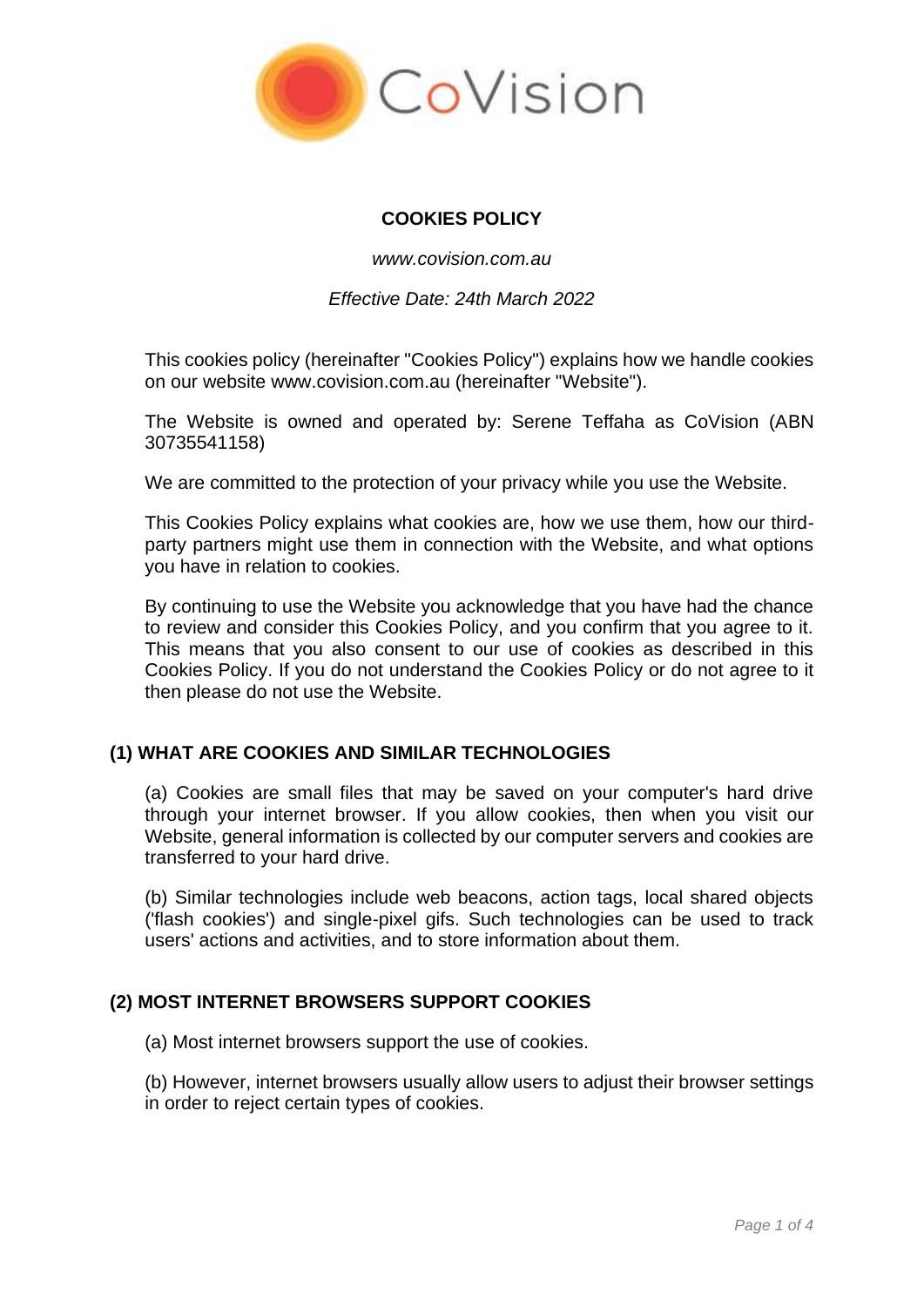

## **(3) HOW WE COLLECT COOKIES**

(a) When you use our Website, cookies may be downloaded by your internet browser and stored in the cache of your computer. These cookies have a unique identification number, which allows our Website to identify your computer if you visit our Website again.

(b) Unless you voluntarily provide us with personal information about you (for example, by completing an online form), then the cookies that we use will not allow us to access any of your personal information such as your name, address or email address.

## **(4) WHY WE USE COOKIES**

(a) Cookies help the Website to 'remember' you, your preferences and your actions over time.

(b) Cookies help us to understand how you interact with our Website, so that we can improve the performance of our Website and provide you with a smoother experience.

(c) Cookies help us to provide a more personal experience on our Website. For example, we may use cookies to remember your location settings in order to provide you with information that is relevant to your geographical location. We may use cookies to remember your language preferences or currency preferences on our Website, so that you do not need to alter these preferences every time you visit the Website.

(d) Cookies help us to work out the countries in which the users of our Website are located by logging the IP address of Website users.

(e) Cookies help us to monitor our Website's performance, which allows us to improve the Website over time.

(f) We may use cookies in order to provide you with targeted advertisements on third-party websites.

(g) We may use cookies to sell advertising on the Website.

#### **(5) INFORMATION COLLECTED**

(a) In certain circumstances we may collect personal information about you but only where you voluntarily provide it (for example, by completing an online form) or where you purchase goods or services from us.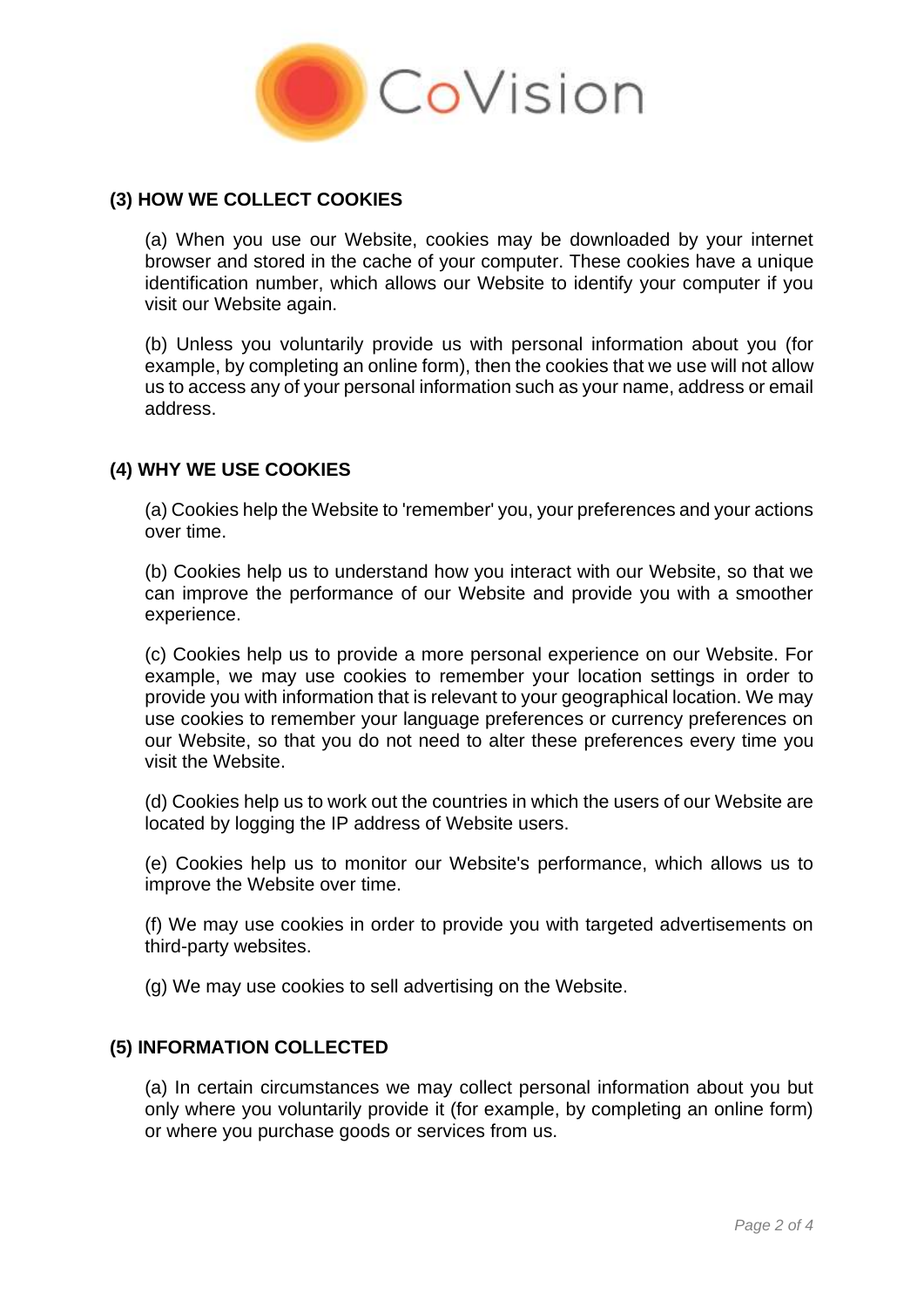

#### **(6) CONSENT FOR COOKIES**

(a) In most cases we will seek your consent in order to use cookies on this Website, except when the cookie is essential in order for us to provide you with a service you have requested, or essential to the inherent functionality of the Website (for example, to enable you to store items in a shopping basket and/or to use our check-out process).

(b) In the event that we wish to use cookies that require your consent you will be asked whether you consent to the use of cookies in the following manner:

On the first occasion, a pop-up will ask the user to consent by clicking a checkbox each time they visit our site.

(c) Thereafter you will be provided with an opportunity to opt-out of the use of cookies which can be done in the following manner:

## **(7) MANAGING COOKIES**

(a) You are able to control which cookies we use by adjusting the settings in your internet browser.

(b) If you do not want cookies sent to us then you can set your browser to refuse cookies or to warn you each time a cookie is going to be sent.

(c) In addition, you can delete cookies at any time via the settings in your internet browser.

(d) If you do not allow cookies, some features on the Website may not function properly.

(e) For further information and support, you can also visit the specific help page of the internet browser you are using:

- Internet Explorer: http://windows.microsoft.com/en-us/windows-vista/blockor-allow-cookies

- Firefox: https://support.mozilla.org/en-us/kb/enable-and-disable-cookieswebsite-preferences

- Safari: http://www.apple.com/legal/privacy/
- Chrome: https://support.google.com/accounts/answer/61416?hl=en
- Opera: http://www.opera.com/help/tutorials/security/cookies/